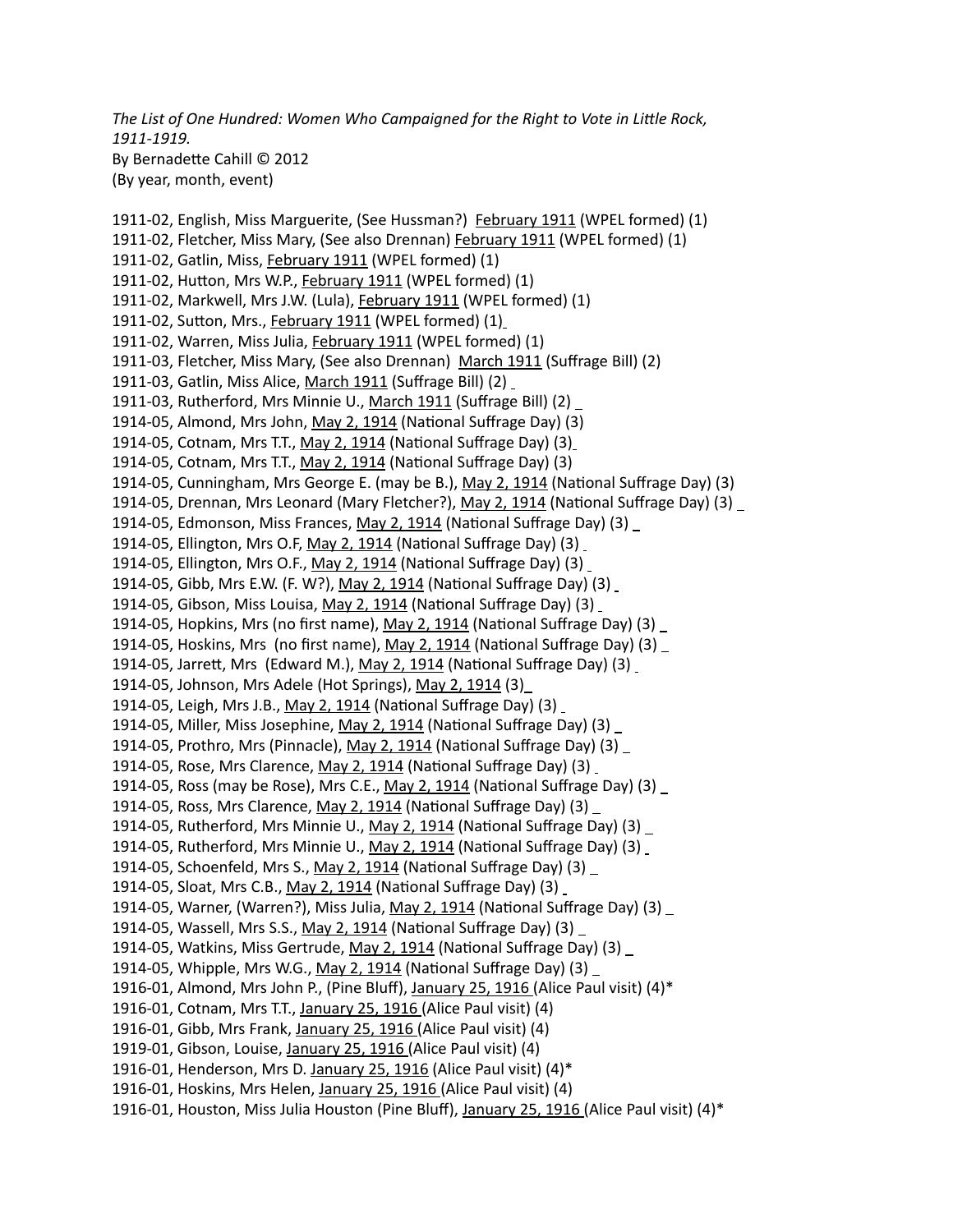1916-01, Hussman, Marguerite, (See M. English?) January 25, 1916 (Alice Paul visit) (4) 1916-01, Jarrett, Mrs Edward M., January 25, 1916 (Alice Paul visit) (4)\* 1916-01, Johnson, Miss Adele (Hot Springs), January 25, 1916 (Alice Paul visit) (4)\* 1916-01, Loughborough, Mrs J.F., January 25, 1916 (Alice Paul visit) (4) 1916-01, Miller, Miss Josephine, January 25, 1916 (Alice Paul visit) (4) 1916-01, Russell, Mrs D.H. (Pine Bluff), January 25, 1916 (Alice Paul visit) (4)\* 1916-01, Scott, Mrs S.P., January 25, 1916 (Alice Paul visit) (4) 1916-01, Terry, Mrs David (Adolphine Fletcher), January 25, 1916 (Alice Paul visit) (4)\* 1916-04, Baucum, Miss Margaret, April 1, 1916 (Catt Visit) (5) 1916-04, Cornish, Miss Mildred, April 1, 1916 (Catt Visit) (5) 1916-04, Cotnam, Miss Nell, April 1, 1916 (Catt Visit) (5) 1916-04, Cotnam, Mrs T.T., (Pres LR Political Equality League) April 2, 1916 (Speakers, Catt visit) (6) 1916-04, Curren, Miss Hattie, April 1, 1916 (Catt Visit) (5) 1916-04, Dungan, Miss Dorothy, April 1, 1916 (Catt Visit) (5) 1916-04, Emerson, Miss Gladys, April 1, 1916 (Catt Visit) (5) 1916-04, Gibson, Miss Louisa, April 1, 1916 (Catt Visit) (5) 1916-04, Hutton, Miss Norma, April 1, 1916 (Catt Visit) (5) 1916-04, Johnson, Miss Adele, April 1, 1916 (Catt Visit) (5) 1916-04, Jordan, Miss Effie, April 1, 1916 (Catt Visit) (5) 1916-04, Mann, Miss Elizabeth, April 1, 1916 (Catt Visit) (5) 1916-04, McDermott, Miss Lucille, April 1, 1916 (Catt Visit) (5) 1916-04, Miller, Miss Josephine, April 1, 1916 (Catt Visit) (5) 1916-04, Rogoski, Miss Bess, April 1, 1916 (Catt Visit) (5) 1916-04, Sutton, Miss Mildred, April 1, 1916 (Catt Visit) (5) 1916-04, Thompson, Miss May, April 1, 1916 (Catt Visit) (5) 1916-04, Ward, Miss Louise, April 1, 1916 (Catt Visit) (5) 1916-04, Wittenberg, Miss Mabel, April 1, 1916 (Catt Visit) (5) 1916-04, Abeles, Mrs Theo, April 2, 1916 (Speakers, Catt visit) (6) 1916-04, Baucum, Miss Margaret, April 2, 1916 (Speakers, Catt visit) (6) 1916-04, Gibb, Mrs Frank, April 2, 1916 (Speakers, Catt visit) (6) 1916-04, Ellington, Mrs O.F., (Pres, AR Suffrage Assn), April 1, 1916 (Catt Visit) (5) 1916-04, Marshall, Mrs Mary Ellen C., April 2, 1916 (Speakers, Catt visit) (6) 1916-04, Terry, Mrs David, April 2, 1916 (Speakers, Catt visit) (6) 1916-04, Miller, Miss Josephine Miller, April 9, 1916 (7) 1916-04, Watkins, Miss Gertrude, (see also Robinson), April 9, 1916 (7) 1916-10, Gibb, Mrs Frank W., October 1916 (Suffrage Parade) (8) 1916-10, Hutton, Miss Norma, October 1916 (Suffrage Parade) (8) 1916-10, Knox, Miss Emil(y?), October 1916 (Suffrage Parade) (8) 1916-10, Scott, Mrs Drennan, October 1916 (Suffrage Parade) (8) 1916-10, Warren, Mrs Chauncey, October 1916 (Suffrage Parade) (8) 1917-03, Cotnam, Mrs T.T., March 6, 1917 (Suffrage School) (9) 1917-03, Cotnam, Mrs T.T., March 6, 1917 (Suffrage School) (9) 1917-03, Ellington, Mrs O.F., March 6, 1917 (Suffrage School) (9) 1917-03, Hutton, Mrs Norma (Miss?), March 6, 1917 (Suffrage School) (9) 1917-03, Miller, Miss Josephine, March 6, 1917 (Suffrage School) (9) 1917-04, Scruggs, Miss Lula, (Argenta Chair, Pul. Suff Central Cmte), April 9, 1917 (Poll Tax, photo) (20) 1917-04, Cotnam, Mrs T.T., April 4, 1917 (State Central Committee) (19)\*\* 1917-04, Cate, Mrs E.E., (Craighead County) April 4, 1917 (State Central Committee) (19)\*\* 1917-04, Land, Mrs N.F., (Jonesboro), April 4, 1917 (State Central Committee) (19)\*\* 1917-04, Ells, Mrs William, (Miller County), April 4, 1917 (State Central Committee) (19)\*\*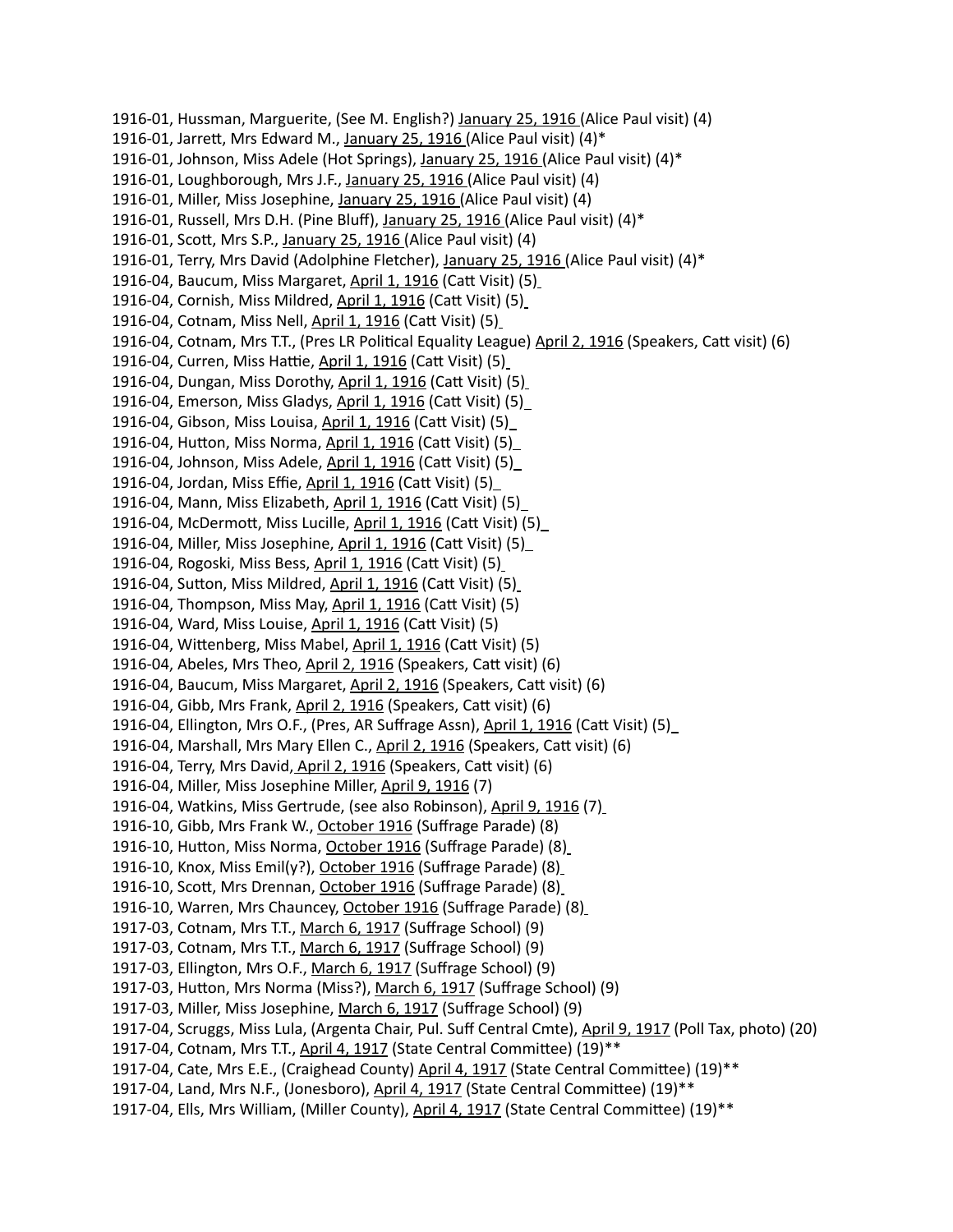1917-04, Rutherford-Fuller, Mrs Minnie, (Magazine), April 4, 1917 (State Central Committee) (19)\*\* 1917-04, Head, Mrs James D., (Texarkana), April 4, 1917 (State Central Committee) (19)\*\* 1917-04, Blaisdell, Mrs L.G., (Hot Springs), April 4, 1917 (State Central Committee) (19)\*\* 1917-04, Rosecrans, Mrs Ada (Jonesboro), April 4, 1917 (State Central Committee) (19)\*\* 1917-04, Fitzhugh, Mrs Rufus (Augusta), April 4, 1917 (State Central Committee) (19)\*\* 1917-04, Morrow, Mrs N.E., (Fayetteville), April 4, 1917 (State Central Committee) (19)\*\* 1917-04, Head, Mrs James D., (Texarkana), April 4, 1917 (State Central Committee) (19)\*\* 1917-04, Moose, Mrs W.L., (Morrilton), April 4, 1917 (State Central Committee) (19)\*\* 1917-04, Drennan, Mrs O.T., (Hot Springs), April 4, 1917 (State Central Committee) (19)\*\* 1917-04, Street, Mrs Garland, (Lake Village), April 4, 1917 (State Central Committee) (19)\*\* 1917-04, Aubrey, Mrs L.E., (Faulkner), April 4, 1917 (State Central Committee) (19) 1917-04, Robinson, Miss Gertrude (Watkins?), April 4, 1917 (State Central Committee) (19) 1917-04, Miller, Miss Josephine, April 4, 1917 (State Central Committee) (19) 1917-11, Almond, Mrs John P., November, 1917 (Mabel Vernon) (10) 1917-11, Baucum, Miss Margaret, November, 1917 (Lunch to honor Cotnam) (13) 1917-11, Coleman, Mrs Charles F., November, 1917 (Lunch to honor Cotnam) (13) 1917-11, Cotnam, Mrs Thomas Taylor, November, 1917 (Lunch to honor Cotnam) (13) 1917-11, Cotnam, Mrs T.T., November 1917 (Cotnam return from NYC) (11) 1917-11, Gibb, Mrs Frank W., November, 1917 (Cotnam return from NYC) (11) 1917-11, Gibb, Mrs Frank, November, 1917 (Lunch to honor Cotnam) (13) 1917-11, Hart, Mrs J.C., November, 1917 (Lunch to honor Cotnam) (13) 1917-11, Henderson, Mrs DeMatt, November 1917 (Mabel Vernon) (10) 1917-11, Jarrett, Mrs Edgar M., November 1917 (Mabel Vernon) (10) 1917-11, Leigh, Mrs L.B., November 1917 (Mabel Vernon) (10) 1917-11, Leigh, Mrs L.B., November, 1917 (Lunch to honor Cotnam) (13) 1917-11, Miller, Miss Josephine, November 1917 (Cotnam return from NYC) (11) 1917-11, Rose, Mrs Clarence E., November, 1917 (Lunch to honor Cotnam) (13) 1917-11, Terry, Mrs D.D., November 1917 (Mabel Vernon) (10) 1917-11, Wassell, Mrs S.S., November 1917 (Mabel Vernon) (10) 1917-11, Watkins, Miss Gertrude, November 1917 (Cotnam return from NYC) (11) 1917-11, Beard, Mrs D.A. November 16, 1917 (Cotnam at NLR) (14) 1917-11, Cotnam, Mrs T.T., November 16, 1917 (Cotnam at NLR) (14) 1917-11, Howell, Miss Clara, November 16, 1917 (Cotnam at NLR) (14) 1917-11, Janson, Mrs C.F., November 16, 1917 (Cotnam at NLR) (14) 1917-11, Miller, Mrs Ada, November 16, 1917 (Cotnam at NLR) (14) 1917-11, Moore, Mrs E.S., November 16, 1917 (Cotnam at NLR) (14) 1917-11, Ramsey, Miss Jessie, November 16, 1917 (Cotnam at NLR) (14) 1917-11, Randolph, Mrs W.B., November 16, 1917 (Cotnam at NLR) (14) 1917-11, Roll, Mrs J.T., November 16, 1917 (Cotnam at NLR) (14) 1917-11, Stephenson, Mrs M.T., November 16, 1917 (Cotnam at NLR) (14) 1917-11, Vick, Mrs T.J., November 16, 1917 (Cotnam at NLR) (14) 1917-11, Howell, Miss Clara, Nov 20, 1917 (Primary Election News) (14) 1917-11, Janson, Mrs. C.F., Nov 20, 1917 (Primary Election News) (14) 1917-11, Miller, Mrs Ada, Nov 20, 1917 (Primary Election News) (14) 1917-11, Moore, Mrs E.S., Nov 20, 1917 (Primary Election News) (14) 1917-11, Ramsey, Miss Jennie, Nov 20, 1917 (Primary Election News) (14) 1917-11, Randolph, Mrs W.B., Nov 20, 1917 (Primary Election News) (14) 1917-11, Roll, Mrs J.T., Nov 20, 1917 (Primary Election News) (14) 1917-11, Shoffner, Miss Margaret, (See Schoffner) Nov 20, 1917 (Primary Election News) (14) 1917-11, Stephenson, Mrs. M.L., Nov 20, 1917 (Primary Election News) (14)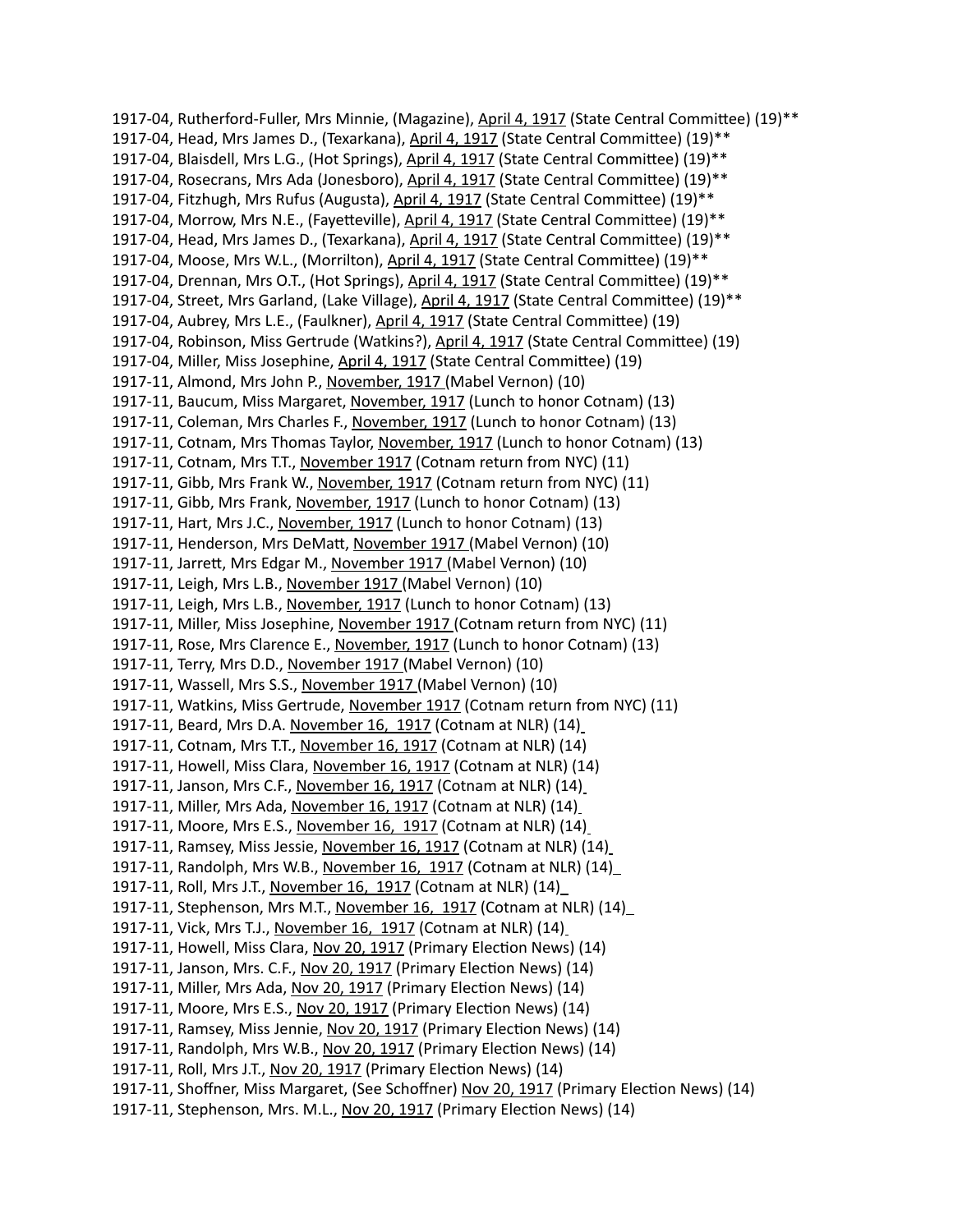1917-11, Vick, Mrs. T.J., Nov 20, 1917 (Primary Election News) (14) 1917-11, Roberts, Mrs W.T., Nov 21, 1917 (Mabel Vernon Royal Arcanum Meeting) (10) 1917-11, Schoffner, Miss Margaret, (See Shoffner) November 16, 1917 (Cotnam at NLR) (14) 1917-11, Scruggs, Miss Lula, (Election Scrutiny), November 16, 1917 (Cotnam at NLR) (14) 1917-11, Tabor, Mrs Mamie Lou, Nov 21, 1917 (Mabel Vernon Royal Arcanum Meeting) (10) 1917-11, Boyce, Miss Grace, Nov 26, 1917(Jeanette Rankin visit) (15) 1917-11, Cline, Miss Sarah, Nov 26, 1917(Jeanette Rankin visit) (15) 1917-11, Cotnam, Mrs T.T., Nov 26, 1917 (Jeanette Rankin visit) (15) 1917-11, Ellington, Mrs T.J., Nov 26, 1917 (Jeanette Rankin visit) (15) 1917-11, Erickson, Mrs Jennie, Nov 26, 1917 (Jeanette Rankin visit) (15) 1917-11, Fodrea, Miss Genevieve, Nov 26, 1917 (Jeanette Rankin visit) (15) 1917-11, Fones, Mrs Effie Cline, Nov 26, 1917 (Jeanette Rankin visit) (15) 1917-11, Gibb, Mrs Frank W., Nov 26, 1917 (Jeanette Rankin visit) (15) 1917-11, Jarrell, Miss Ruby, Nov 26, 1917 (Jeanette Rankin visit) (15) 1917-11, Reinman, Miss No First name, Nov 26, 1917 (Jeanette Rankin visit) (15) 1917-11, Walker, Miss No First name, Nov 26, 1917(Jeanette Rankin visit) (15) 1919-06, Cotnam, Mrs T.T., June 1919 (Call for session to ratify) (16) 1919-06, Gibb, Mrs Frank W., June 1919 (Call for session to ratify) (16) 1919-07, Almond, Mrs John, July 1919 (Ratification – Pages) (17) 1919-07, Aubrey, Miss Ledas, July 1919 (Ratification - Pages) (17) 1919-07, Barnes, Mrs Fannie Martin, Cross County, Rat July 1919 (Women from Elsewhere) (18) 1919-07, Bracey, Miss Catherine, July 1919 (Ratification – Pages) (17) 1919-07, Buzbee, Miss Martha, July 1919 (Ratification – Pages) (17) 1919-07, Coleman, Miss Ann, July 1919 (Ratification – Pages) (17) \_\_ 1919-07, Coleman, Miss Polly, July 1919 (Ratification – Pages) (17) 1919-07, Drennan, Mrs, July 1919 (Suffrage Day at Baseball) (17) 1919-07, Greer, Mrs Bea F., Carrol County, Rat July 1919 (Women from Elsewhere) (18) 1919-07, Harper, Mrs Clio, July 1919 (Ratification – Pages)  $(17)$ 1919-07, Hayes, Miss Catherine, July 1919 (Ratification - Pages) (17) 1919-07, Hayes, Mrs, July 1919 (Suffrage Day at Baseball) (17) 1919-07, Head, Mrs Samuel, July 1919 (Ratification – Pages) (17) 1919-07, Keith, Miss Johnnie, July 1919 (Ratification – Pages) (17) 1919-07, Maxley, Miss Martha, July 1919 (Ratification – Pages) (17) 1919-07, Miller, Miss Josephine, July 1919 (Ratification – Pages) (17) 1919-07, Payne, Mrs H.R., Marion County, Rat July 1919 (Women from Elsewhere) (18) 1919-07, Peshakova, Miss Lili, July 1919 (Ratification - Pages) (17)\_ 1919-07, Ranch, Miss Julia, July 1919 (Ratification - Pages) (17)\_ 1919-07, See, Miss Catherine, July 1919 (Ratification - Pages) (17) 1919-07, See, Mrs Tessie Bell, July 1919 (Ratification – Pages) (17) 1919-07, Thart, Miss Catherine (Tharp?), July 1919 (Ratification – Pages) (17) 1919-07, Thompson, Miss May, July 1919 (Ratification – Pages) (17) 1919-07, Vaughan, Miss Martha, July 1919 (Ratification – Pages) (17) 1919-07, Watkins, Miss Gertrude, July 1919 (Ratification – Pages) (17) 1919-07, Gibb, Mrs Frank, July 20, 1919 (Suffrage Day at Baseball) (17) 1919-07, Tharp, Mrs W.J., July 20 1919 (Suffrage Day at Baseball) (17) 1919-06, Cotnam, Mrs T.T., July 24, 1919 (Suffrage Day at Baseball) (17) 1919-06, Cunningham, Mrs George, July 24 1919 (Suffrage Day at Baseball) (17) 1919-07, Cunningham, Mrs George, July 24, 1919 (Suffrage Day at Baseball (17) 1919-07, Gibb, Mrs. Frank, July 24, 1919 (Suffrage Day at Baseball) (17)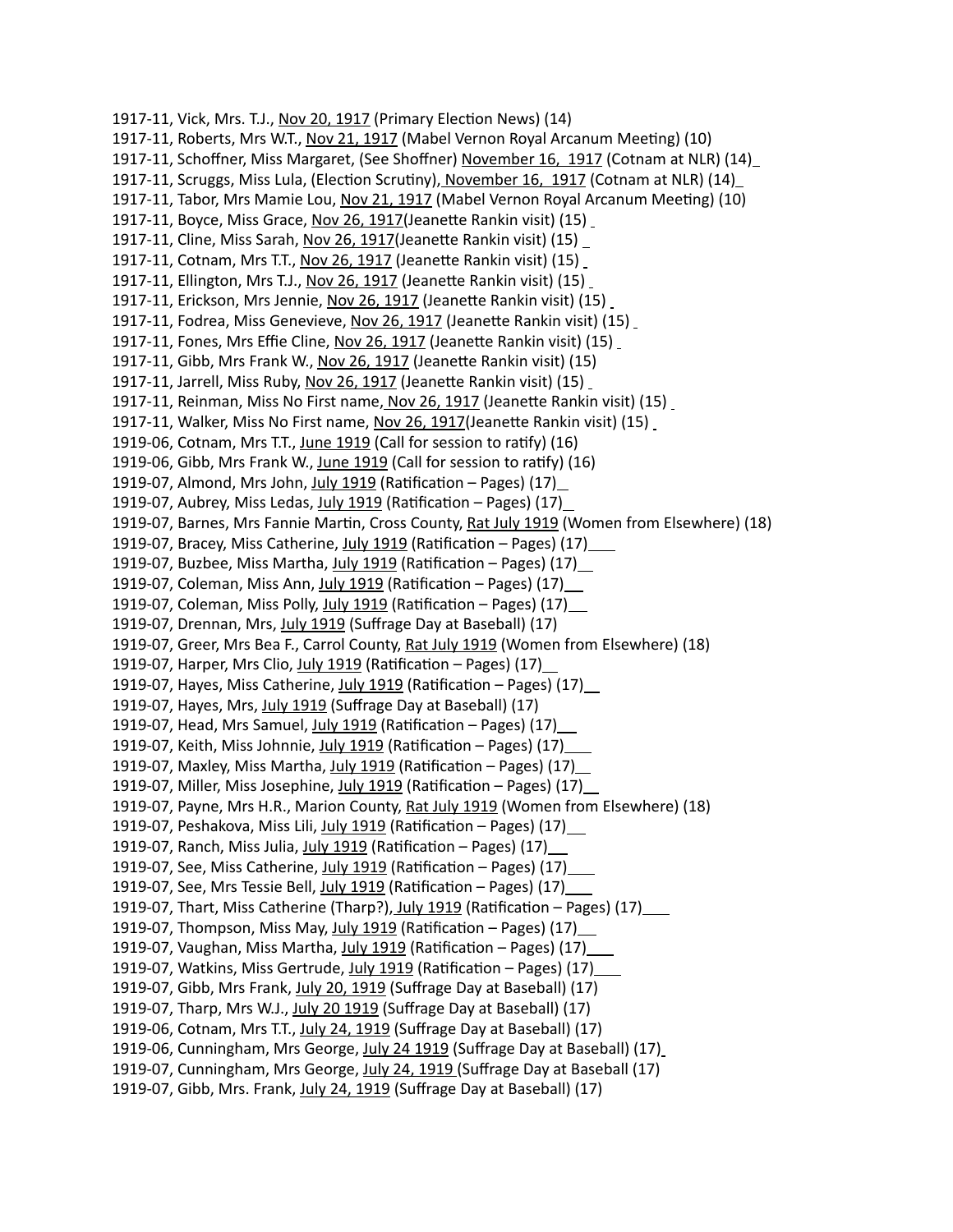In the notes below, G = Gazette; D = Democrat. Each woman's name has the date of appearance appended. If a name is repeated for the same date, it appears more than once that day. Some duplicates may be due to inconsistencies in the newspaper reports. In some cases, where women have married, a cross-reference points to the possible married name.

One asterisk denotes membership of the LR Congressional Union branch, founded January 1916. Two asterisks denote membership of the State Central Committee, founded April, 1917.

(1) G, Jan 21, 1911, p 3 c 7, "Woman's Suffrage Bill Introduced." D, Jan 21, 1911, p 2 c 2, "Would Permit Women to Vote." D, Feb 15, 1911, p 4 c 1, "When Women Vote." G, Feb 19, 1911, p 1 c 3, "Solons Decline to Face Suffragettes; mention of "34-strong." G, Feb 26, 1911, p 1 c 1, "Plan for Votes for Women Campaign; mention of 75 membership including Clio Harper and JW Markwell among eight men. (2) G, March 16, 1911, "Women's Suffrage Bill Recommended," p 3 c 5.

(3) G, May 1, 1914, p 9 c 3, "Local Suffragists Ready for Program;" (160 acceptances to luncheon). G, May 2, 1914, p 7 c 1, "Suffragists Hold Celebration Today"; G, May 3, 1914, p 1 c 5, "Suffrage Day is Celebrated Here". Mrs O.F. Ellington listed as President of the Little Rock Political Equality League.

(4) G, Jan 25, 1916, p 14 c 5, "Suffragists Hear Miss Paul Today;" Mrs. J.F. Loughborough chaired luncheon for Alice Paul at the Country Club and then Paul went to Pine Bluff. G Jan 26, 1916, p 1 c 1, "Local Women Join National Campaign." 35 members added to the Congressional Union. D, Jan 26, 1916, p 4 c 2, "Suffragists Join Congressional Union." Names with single asterisks are the officers appointed to the Little Rock branch of the Congressional Union.

(5) G, April 1, 1916, p 3 c 2-3, "National Leaders Speak at Local Suffrage Rally." G, April 2, 1916, p 21 c 3, "Believes that Arkansas Women Soon Will Vote."

(6) G, April 2, 1916, p 21 c 3. Speakers at Catt visit.

(7) G, April 9, 1916, p 1 c 4. Josephine Miller and Gertrude Watkins photos.

(9) G, March 6, 1917, p 5 c 3, "200 Women Attend Suffrage School." G, March 7, 1917, p 1 c 7 and p 2 c 3, "Governor Signs Suffrage Measure." The suffrage school event preceded the signing by Governor Brough of the suffrage bill giving women the vote in primary elections.

(8)D, Oct 17, 1916, p 1 c 4 and p 5 c6-7 "Suffragists Win First Prize for Decorated Auto;" mention that the Political Equality League has "300 women" members.

(10) G, Nov 9, 1917, p 1 c 6, "Frost reception for Miss Vernon." G, Nov 10, 1917, p 1 c 6, "Miss Verson's Advance Agent is Not Dismayed." G, Nov 11, 1917, p 26, c 1-2, "Miss Jane Pincus Has Small Crowd." G, Nov 14, p 11 c 7-8, "Mabel Vernon to Speak on Tuesday." D, Nov 19, 1917, p 3 c 3, "Suffragettes Here To Defend Picketing." There is a mention of "others" at this meeting, but they are not listed. G, Nov 19, 1917, p 8 c 4-5, "Picketing Gets Publicity Says Miss Mabel Vernon." G, Nov 21, 1917, p 14, c 2-3, "Chilly Reception Just as Forecast." This last report mentions a meeting at the Royal Arcanum Hall, which "43 women and 5 men" attended.

(11) G, Nov 14, 1917, p 4 c 5, "Greatest Victory yet for Suffrage."

(12) G, Nov, 14 1917, p 4 c 1 "Social and Personal" (Mrs T.T. Cotnam to be honored on return from NYC) (13) G, Nov 16, 1917, p 4 c 5, "Equal Suffragists to Honor Mrs. T.T. Cotnam."

(14) G, Nov 17, 1917, p 16 c 3, "Mrs Cotnam Talks to Suffragists." (Cotnam speaking at Apto Theatre, North Little Rock Equal Suffrage Association). See also D, Nov 20, 1917, p 9 c 2, "Women To Have Important Part in City Primary." North Little Rock news report listing members of the NRL suffrage Democratic City Central Committee, many of whom attended the Cotnam meeting three days before. (15) D, Nov 19, 1917, p 4 c 4, "Jeanette Rankin Here November 22." G, Nov 20, 1917, p 14 c 2, "Miss Rankin will be Here Nov 26." G, Nov 26, 1917, p 1 c 2 (photo c 2-3), "First and Only Congresswoman is the Guest of Little Rock Today." G, Nov 27, 1917, p 14, c 1-3, "Congresswoman is Ardent Suffragist." D, Nov 27, 1917, p 4, col 1-3, "The 'Lady From Montana' Predicts Early Victory For National Suffrage."